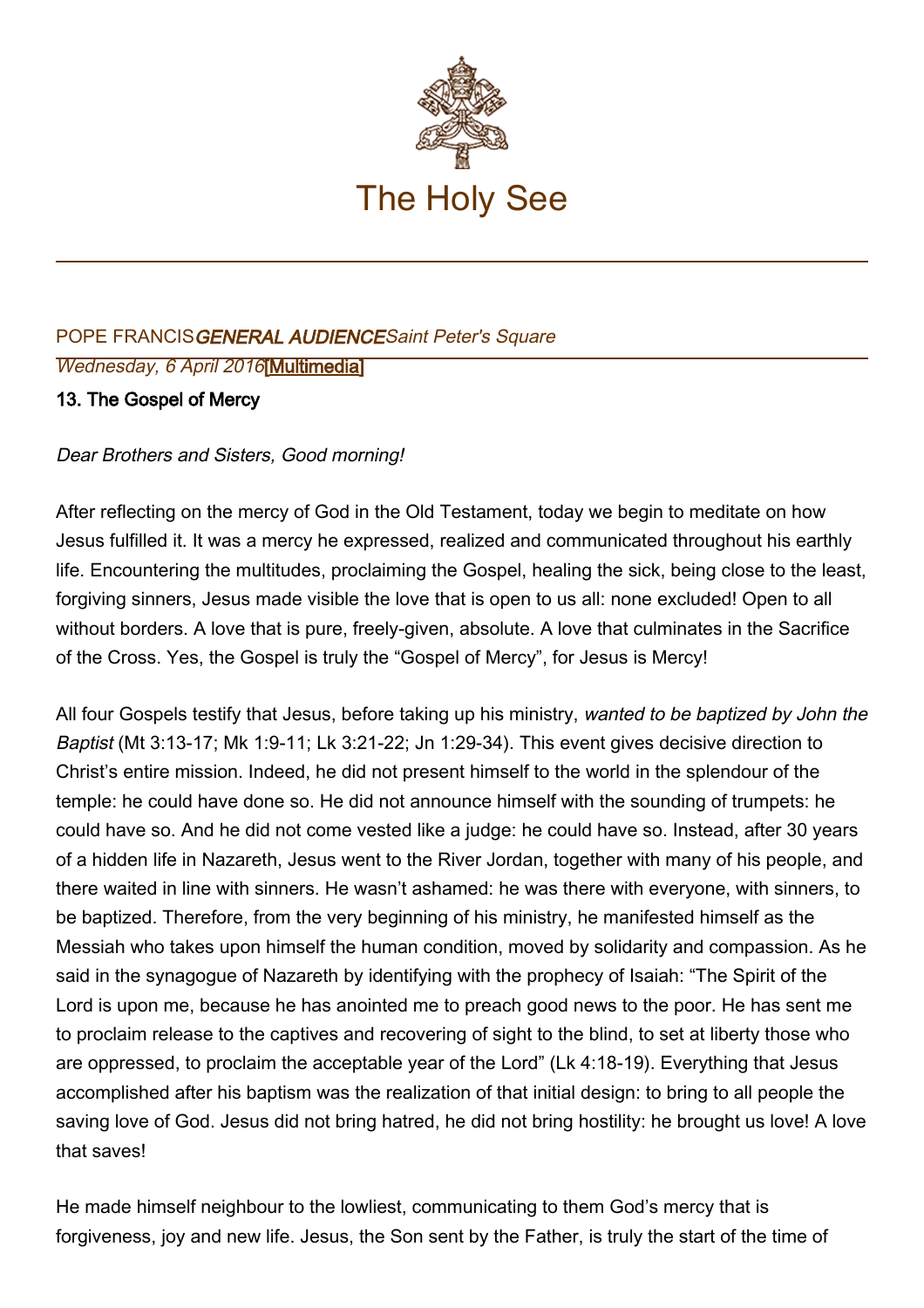mercy for all humanity! Those present on the banks of the Jordan did not immediately understand the full extent of Jesus' gesture. John the Baptist himself was stunned by his decision (cf. Mt 3:14). But not the Heavenly Father! He let his voice be heard from on high: "Thou are my beloved son, with thee I am well pleased" (Mk 1:11). In this way, the Father confirmed the path that Son has taken up as Messiah, as the Holy Spirit descended upon him in the form of a dove. Thus, Jesus' heart beats, so to speak, in unison with the heart of the Father and of the Spirit, showing to all men that salvation is the fruit of God's mercy.

We can contemplate even more clearly the great mystery of this love by *directing our gaze to* Jesus Crucified. As the Innocent One is about to die for us sinners, he pleads to the Father: "Father, forgive them; for they know not what they do" (Lk 23:34). It is on the Cross that Jesus presents the sin of the world to the mercy of the Father: the sin of all people, my sins, your sins, everyone's sins. There, on the Cross, he presents them to the Father. And with the sin of the world, all our sins are wiped away. Nothing and no one is left out of this sacrificial prayer of Jesus. That means that we must not be afraid of acknowledging and confessing ourselves as sinners. How many times have we said: "Well, this one is a sinner, he did this and that...", we judge others. And you? Every one of us ought to ask ourselves: "Yes, he is a sinner. And me?". We are all sinners, but we are all forgiven. We all have the opportunity to receive this forgiveness which is the mercy of God. Therefore, we mustn't be afraid to acknowledge that we are sinners, to confess that we are sinners, because every sin was borne by the Son on the Cross. When we confess it, repenting, entrusting ourselves to him, we can be certain of forgiveness. The Sacrament of Reconciliation makes present to each one of us that power of forgiveness that flows from the Cross and renews in our life the grace of mercy that Jesus purchased for us! We must not be afraid of our defects: we each have our own. The power of the love of the Crucified One knows no bounds and never runs dry. This mercy wipes away our defects.

Beloved ones, in this Jubilee Year let us ask God for the grace to experience the power of the Gospel: the Gospel of mercy that transforms, that lets us enter the heart of God, that makes us capable of forgiving and looking at the world with more goodness. If we accept the Gospel of the Crucified and Risen One, our whole life will be formed by his renewing love.

## Special greetings:

Today we celebrate the third International Day of Sports for Peace and Development, called for by the United Nations. Sports is a universal language, which brings people together and can foster encounter and overcome conflict. Thus, I encourage people to engage in sports like a training field for virtue in the integral growth of individuals of communities.

I offer an affectionate greeting to all the English-speaking pilgrims and visitors present at today's Audience, including those from England, Scotland, Ireland, Denmark, the Netherlands, Norway,

 $\mathcal{P}$